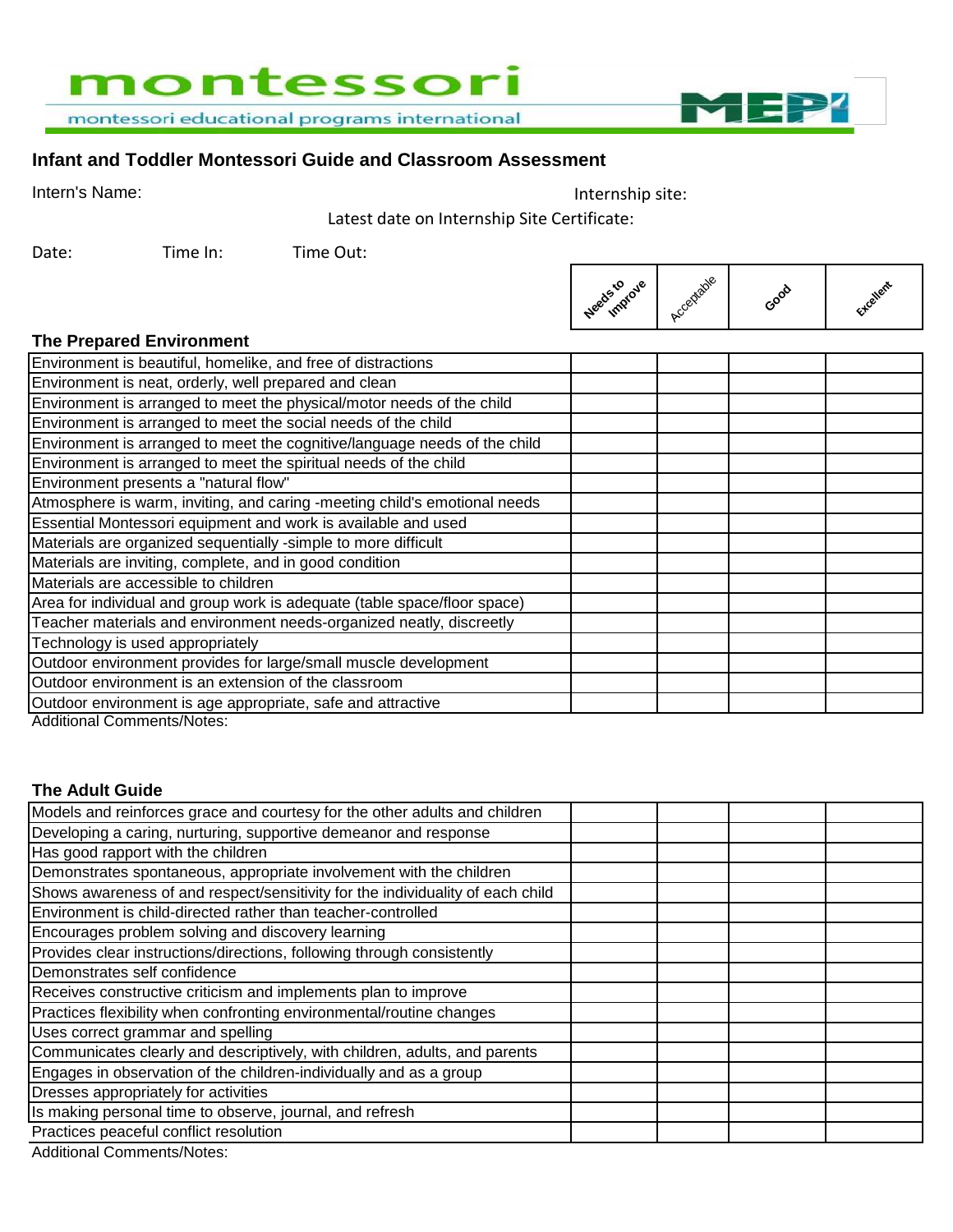| Improve<br>Needs to | Acceptable | Gooo | Exterient |
|---------------------|------------|------|-----------|
|                     |            |      |           |

# **The Child**

| ו וופ טוווע                                                                 |  |  |
|-----------------------------------------------------------------------------|--|--|
| Children choose work independently                                          |  |  |
| Children are engaged with lessons, materials; allowed to "be"               |  |  |
| Children practice grace and courtesy                                        |  |  |
| Children are growing towards self-disciplined and confident                 |  |  |
| Children participate in care of environment                                 |  |  |
| Children follow routine with ease                                           |  |  |
| Children are at ease with adults/visitors                                   |  |  |
| Children have access to their personal items-clothing, diapers, shoes, etc. |  |  |
| Children interact and socialize appropriately                               |  |  |
| Children appear to understand and follow expectations                       |  |  |
| Children appear happy and content                                           |  |  |
| Children practice peaceful conflict resolution                              |  |  |
| <b>Additional Comments/Notes:</b>                                           |  |  |
|                                                                             |  |  |
|                                                                             |  |  |
| <b>Classroom Management</b>                                                 |  |  |
| Is vigilant in expecting and reinforcing grace and courtesy                 |  |  |
| Consistently reinforces "environment guidelines"                            |  |  |
| Guide observes for when to intervene and when to step back                  |  |  |
| Conducts effective small group activities (planned or spontaneous)          |  |  |
| Transitions are smooth                                                      |  |  |
| $\sf E$ reedom with responsibility, within limits, is evident               |  |  |

| Freedom with responsibility, within limits, is evident                    |  |  |
|---------------------------------------------------------------------------|--|--|
| Positive discipline is being practiced in the environment                 |  |  |
| Intern works in all areas of the classroom                                |  |  |
| Environment has a feeling of peace and harmony, excitement and creativity |  |  |
| Intern facilitates use of Peace Area                                      |  |  |
| $\mathbf{A}$ and $\mathbf{A}$<br>$\sim$ $\sim$                            |  |  |

Additional Comments/Notes:

## **Curriculum**

| Demonstrates understanding of Montessori philosophy and methodology         |  |  |
|-----------------------------------------------------------------------------|--|--|
| Shows love and understanding of Montessori materials                        |  |  |
| Demonstrates knowledge of materials, purpose pf materials and presents      |  |  |
| with descriptive language, careful movements and body language              |  |  |
| Intern presents lessons slowly and clearly, with appropriate sequence,      |  |  |
| including "clean up" procedures                                             |  |  |
| Curriculum areas are visually, clearly defined (Toddler)                    |  |  |
| Materials and activities are inviting and developmentally appropriate       |  |  |
| Creativity and individuality are encouraged                                 |  |  |
| Plans and conducts appropriate individual, small and large group activities |  |  |
| Involvement in all curriculum areas-eating, diapering, sleeping, etc.       |  |  |
| Prepares appropriate teacher made materials to enrich curriculum            |  |  |
| Materials, routine, interactions and activities that promote Montessori's   |  |  |
| vision of Peace                                                             |  |  |
| Curriculum is enriched by appropriate implentation of cultural,             |  |  |
| history, geography, art, science, nature materials and studies              |  |  |
| $\Lambda$ -letters of $\Omega$ cases on the $\Lambda$ letters.              |  |  |

Additional Comments/Notes: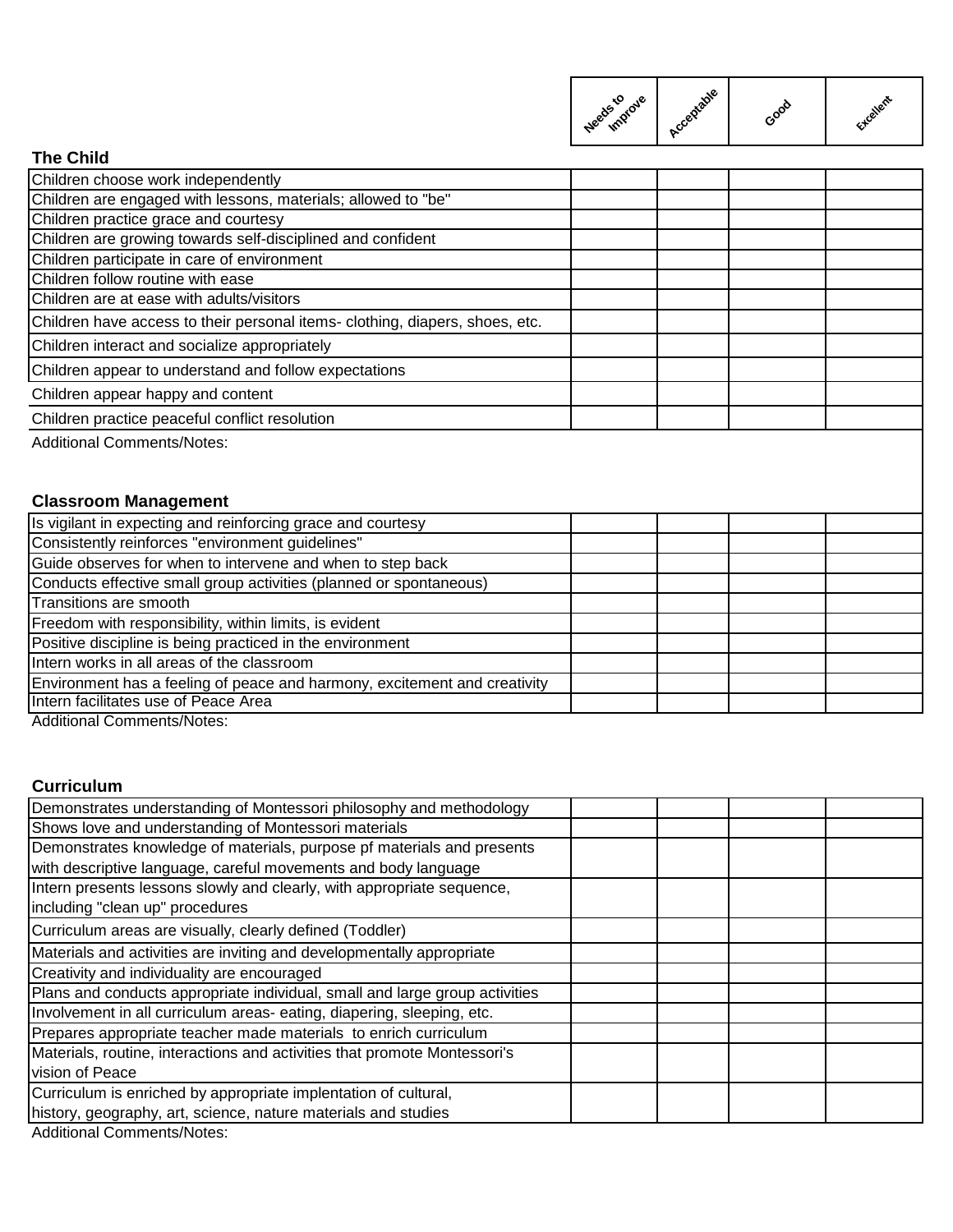**Never Rarely Sometimes Consistent**

### **Planning, Observation & Assessment, Record Keeping**

| Plans for individual instruction "follows the child"                     |  |  |
|--------------------------------------------------------------------------|--|--|
| Matches child's ability to appropriate materials, varying when necessary |  |  |
| After presenting lessons, guide observes and allows child to             |  |  |
| manipulate and interact with materials                                   |  |  |
| Intern spends time in observation                                        |  |  |
| Intern shows visual and emotional awareness of whole environment         |  |  |
| Long range and daily, group, and individual planning is current          |  |  |
| Individual record keeping is complete and up-to-date                     |  |  |
| Assistant Guides are involved in record keeping                          |  |  |
| Effective parent communication is visible and encouraged                 |  |  |
| Additional Composed (Natao)                                              |  |  |

Additional Comments/Notes:

## **Professional Development**

| Exhibits promptness and regular attendance                               |  |  |
|--------------------------------------------------------------------------|--|--|
| Prepares for and conducts parent conferences                             |  |  |
| Attends group staff meetings                                             |  |  |
| Works in harmony and communicates well with team members                 |  |  |
| Promotes community within the school                                     |  |  |
| Demonstrates good rapport with school administration                     |  |  |
| Demonstrates good rapport and communication with parents                 |  |  |
| Demonstrates good rapport with training center administration            |  |  |
| Demonstrates good rapprot with Program Directors and Instructors         |  |  |
| Is making progress in completing course assignments                      |  |  |
| Shows genuine love of learning and experiencing personal growth          |  |  |
| Awareness of personal strengths, interests and using them in environment |  |  |
| Self Nurturing, able to recognize when to withdraw and restore self      |  |  |

Additional Comments/Notes:

Descrition of Practical Routines Observed:

Greeting a child/parent.

Preparation for and involvement in diapering process.

Preparation for and involvement in eating process.

Preparation for and involvement in sleeping process.

Preparation for and involvement in trasnsition times.